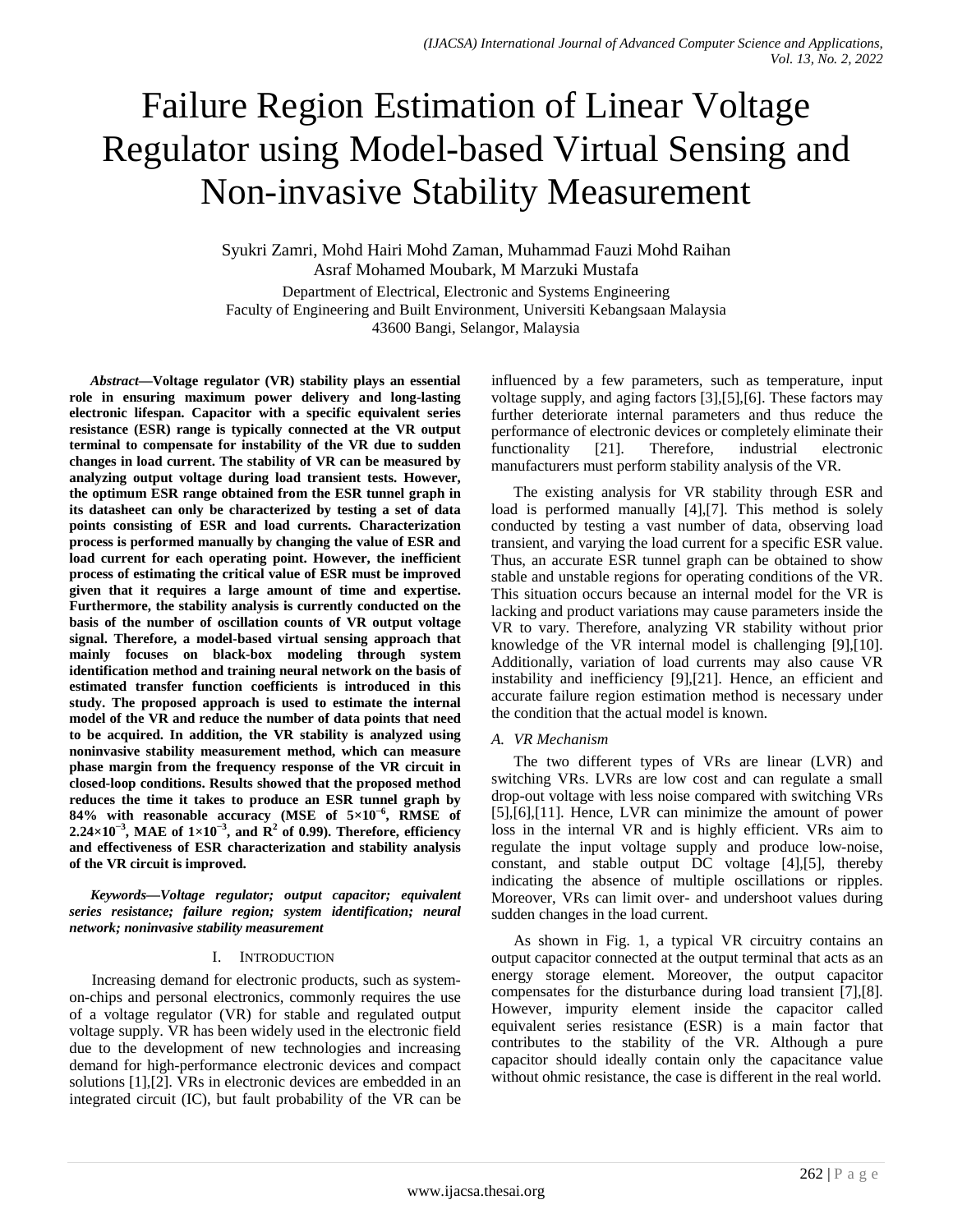

Fig. 1. Basic LVR Circuit.

#### *B. ESR Tunnel Graph*

The optimum value of ESR is crucial in determining the stability of the VR. An excessively high or low value of ESR may cause a significant output voltage to undershoot, produce unwanted oscillations, and cause instability. The ESR compensates for the disturbance by adding zero to its transfer function to cancel out the non-dominant pole and thus achieve a dominant-pole compensation.

Manufacturers provide a datasheet for each fabricated VR to depict the stable range of ESR values in the VR circuit through a unique chart called the ESR tunnel graph. Fig. 2 shows an example of an ESR tunnel graph using the TPS76301, a commercial VR from Texas Instrument. The plot presents a range of ESR values against a range of load currents. A specific ESR and output current range is chosen for plotting the ESR tunnel graph. The figure shows that the value of ESR from 0.3  $\Omega$  to 10  $\Omega$  indicates a stable region while other values denote non-stable regions. The critical value of ESR is located at the failure region boundary.

## *C. VR Stability Analysis*

LVR stability can be analyzed using two types of responses: (a) load transient response in the time domain or (b) frequency response in the frequency domain. Stability analysis based on the load transient test is usually conducted because of its simplicity and the method can be performed under closedloop condition despite its low accuracy [6]. Although the frequency response of the LVR can be ideally obtained when the system is under open-loop condition, this scenario is difficult to achieve in the actual case. The LVR system is typically packaged under closed-loop condition; therefore, yielding its transient response is simple [17]. Furthermore, the frequency response can yield a more accurate stability measurement than the transient response because it indicates the phase margin of the system [13],[18],[20]. However, determining the frequency response is challenging because it can only be obtained while the system is under open-loop condition and this scenario breaks the loop in the actual LVR. Thus, a method called noninvasive stability measurement (NSM) is proposed to obtain the frequency response of the VR system under closed-loop condition.

Studies on VR stability based on the NSM method are limited. Recent studies typically analyze the electronic system through transient response [5], [6], [16]. However, investigations based on the frequency response are few. Existing studies mainly focus on fault diagnosis [3], [12], [19], scalability, and dynamic performance [12] but those on achieving short-time stability analysis of VR are limited.



Fig. 2. Example of the ESR Tunnel Graph (VR Model TPS76301 from Texas Instruments).

NSM can be utilized to improve the existing stability characterization method in the VR failure region estimation process and determine the stability condition of a particular operating point. In addition, a virtual sensing approach that enhances the black-box modeling method can be used to illustrate the model of the internal VR circuitry and estimate the model transfer function coefficient used to determine critical ESR values located in the failure region boundary. Therefore, a model-based virtual sensing approach (MBA) that mainly focuses on the black-box modeling through system identification (SI) and training the neural network (NN) on the basis of the estimated transfer function coefficient is introduced in this study, as explained in Section II. MBA is used to estimate the internal model of the VR and reduce the number of data points required to estimate the critical value of ESR for generating the region of failure of the VR stability through the ESR tunnel graph. Furthermore, outcomes from this MBA approach are described and discussed in Section III.

## II. METHODS

Four phases of this study is presented in Fig. 3. The first phase is the manual characterization, which analyzes the load transient test of the VR. The outcome of this phase is also used as the benchmark for the proposed method in this work. The second phase implements the NSM method to obtain the phase margin of the VR circuit in each operating point in the ESR tunnel graph. The third phase applies the MBA by first estimating the VR system model using the system identification method and then training the neural network structure. The final phase validates the method performance using various performance metrics.

## *A. VR Manual Characterization as Benchmark*

The commercial LVR used in this study is the LT1963A from Analog Devices because of the comprehensive information provided in its datasheet [14] and its availability in the LTSpice software for simulation purposes. The LVR circuitry developed for the manual ESR characterization with a step signal is illustrated in Fig. 4. This step signal is used to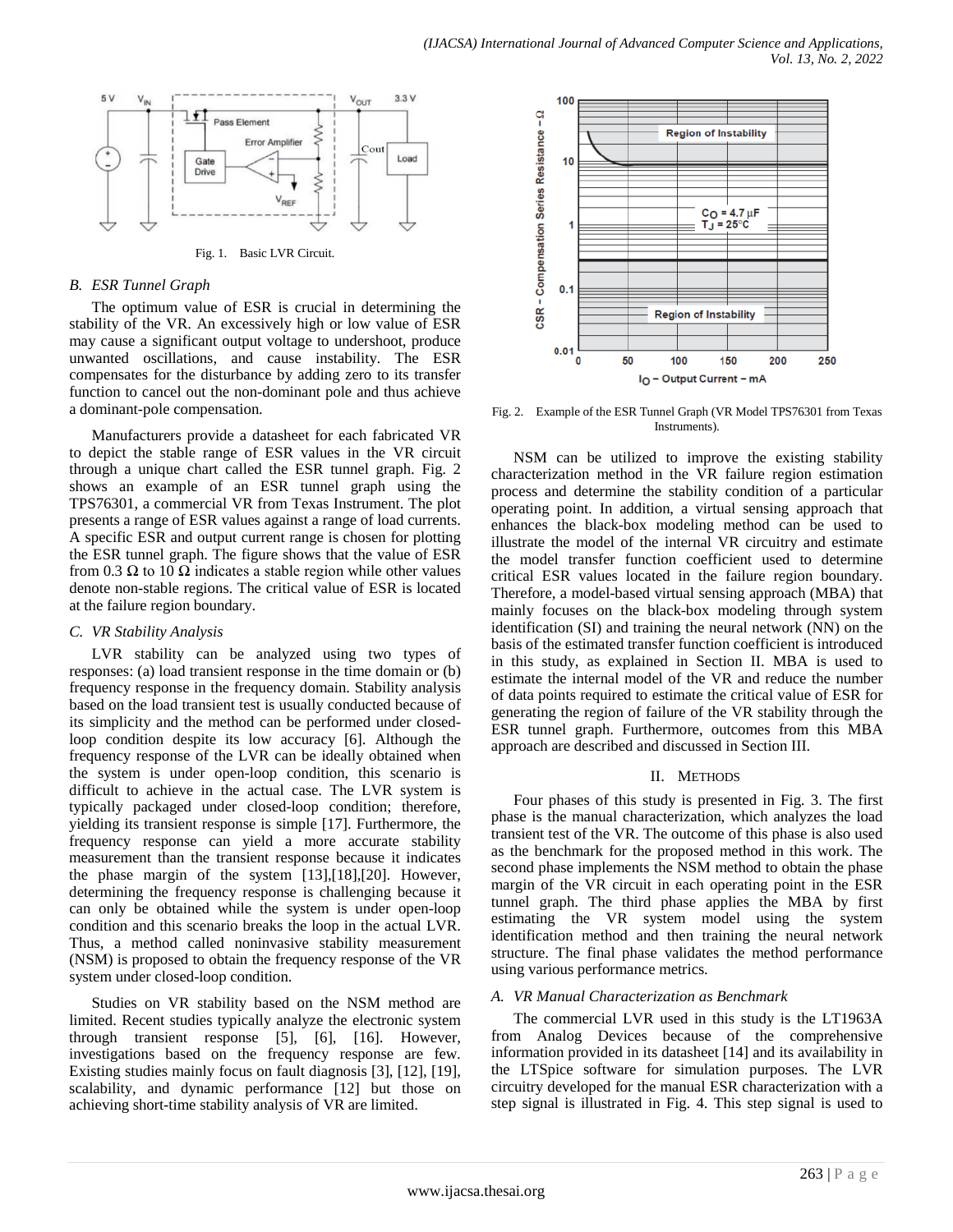disturb the load current in the load transient test. The 10 µF capacitor used in this work is based on the datasheet provided by manufacturers. A resistor is connected in series with the output capacitor and labeled ESR given that ESR is absent in the purely capacitive capacitor used in the simulation. As mentioned in the early section, VR characterization is performed manually in manufacturing practice. Hence, the ESR of the output capacitor manually varies and the undershoot, overshoot, and oscillations during the load transient test are observed for stability analysis.

The datasheet also indicated that the range of the input voltage should be between 2.5 and 20 V when obtaining the output voltage range of 1.21–20 V [14]. Therefore, two resistors (R1 and R2) must be chosen appropriately to obtain an output voltage of 5 V. Values of R1 and R2 can be calculated as follows:

$$
V_{out} = V_{adj} \left( 1 + \frac{R_2}{R_1} \right) + (I_{adj})(R_2),
$$
 (1)

where Vadj is  $1.21$  V and Iadj is  $3 \mu$ A. Therefore, values obtained for R1 and R2 are 12 and 3.9 k, respectively.



Fig. 3. Flowchart of the Proposed Method.



Fig. 4. LT1963A VR Circuit in LTSpice for Load Transient Test.

The ESR value is manually changed from 0.01  $\Omega$  to 0.3  $\Omega$ , with an increment of 0.01  $Ω$ . Meanwhile, the load current is in the range of 0.01–0.05 A, with an increment of 0.01 A. Combining each ESR value and each load current produces one operating point. The load transient test is then conducted. The circuit is energized to obtain the transient response after the input voltage is initialized and the ESR and load current values are configured and set to a specific value. The start time is recorded immediately after the process begins until every operating point in the ESR tunnel graph is tested.

The stability of each operating point is determined manually on the basis of the output voltage observed in the load transient test response during the manual characterization. As stated in the LT1963A datasheet, the ESR value must be between 20 mΩ and 3 Ω for an output voltage of 1.2 V with a 10 µF output capacitor to ensure VR stability [14]. The output voltage oscillation must be examined for each operating data point in this case. Otherwise, the VR system is considered unstable with excessive ringing, that is, more than three oscillations exist. This stability condition check is also performed manually and requires high expertise. Manual characterization is conducted on all data points. Finally, an ESR tunnel graph is illustrated to depict stable and unstable ranges of ESR for a specific load current.

#### *B. Noninvasive Stability Measurement*

The proposed stability measurement method is based on the NSM method, which analyzes the VR stability under closedloop condition to obtain the phase margin of the VR system. Fig. 5 shows the LVR circuitry setup to obtain the phase margin from the frequency response of the LVR system using a small-injection AC signal with an injection transformer at the output terminal of the LVR.



Fig. 5. LVR Circuitry for Noninvasive Stability Measurement.

The NSM method is proposed to obtain the phase margin through frequency response without breaking the loop condition of the system. Thus, the result obtained from this approach is accurate and efficient because breaking the control loop of the VR system is unnecessary. A small-injection resistor Rinj with a value of 20  $\Omega$ , which is relatively small compared with that of R1 and R2, is connected in series at the upper terminal of R1 to perform the NSM method and ensure that two different injection points  $(v_a$  and  $v_b)$  can be established. A ground (GND) reference for these points is absent; therefore, an injection transformer is connected parallel to Rinj on the primary side *L1.* Meanwhile, the secondary side *L2* is connected to a sine wave signal generator V2. Both points  $v_a$  and  $v_b$  are then connected to an oscilloscope to ensure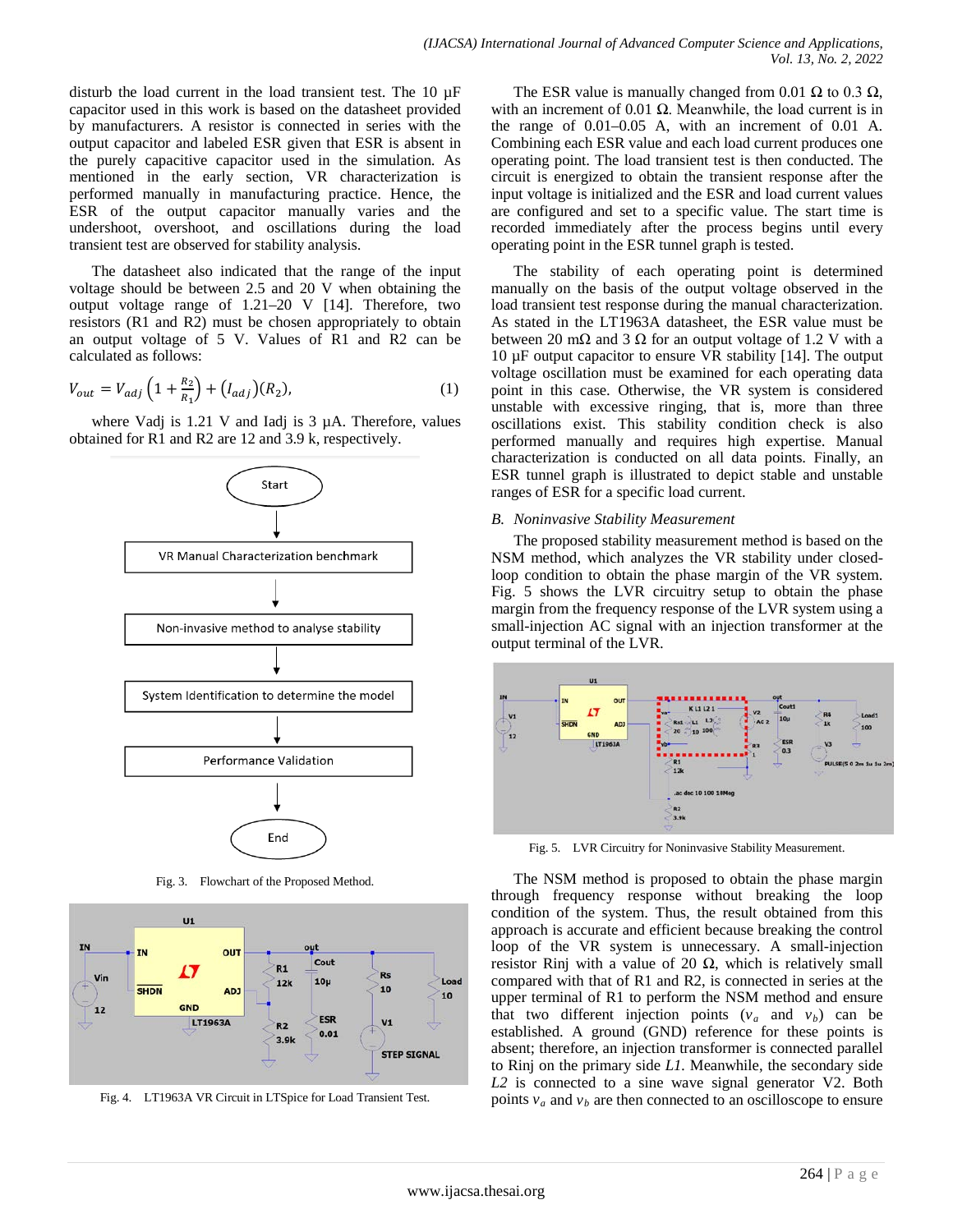that both sine wave signals entering the system at point  $v<sub>b</sub>$  and exiting the system at point  $v_a$  can be observed. Amplitude gains of both sine wave signals are expected to differ; thus, frequency tuning is required until both sine waves display the same gain, which is equal to 1 or also known as unity gain. The frequency when both sine wave channels demonstrate the same gain is known as crossover frequency at 0 db or unity gain frequency. Another parameter that must be considered is the phase shift between the two signal waves at points  $v_a$  and  $v_b$ . The phase shift value between the two signal waves represents the phase margin of the system. Therefore, the ESR tunnel graph can be produced by observing the system's frequency response for each operating data point tested using the NSM method and an accurate stability condition is expected.

#### *C. VR System Modeling Through SI*

The next step is to apply the black-box modeling approach through SI to estimate the VR circuit model. The SI method is used to estimate the internal model of the VR circuit given that input and output data are available [15]. The circuit used for SI data acquisition is similar to the one displayed in Fig. 4. However, the voltage source V1 in Fig. 4 generates a pseudorandom binary signal (PRBS) instead of a step signal in SI. Steps taken in the SI approach are the preprocessing of data, estimation and validation of data, model structure determination, and choosing the desired coefficient of the model. Hence, the model of the VR system can be evaluated with the optimal fitness model.

Input, output, and sampling time must be determined prior to data preprocessing. In this case, input data are the smallsignal output voltage  $V_{out}$  and output data are the small-signal output current  $I_{out}$ . These data are obtained from the circuit simulation using LTSpice by exporting all data into the MATLAB software. Further processing is then conducted in MATLAB. The removal of the mean value of raw data after importing raw data is also known as detrend. Half of detrended data is used for estimation data while the other half is utilized for validation data.

The SI model structure selection must be determined for estimating the VR model. Several types of model structures, such as autoregressive exogenous input (ARX), output–error (OE), autoregressive moving average exogenous input (ARMAX), and Box–Jenkins (BJ) model structures, can be used to estimate the model of a dynamic system [7], [8]. This work utilized the OE model structure due to its simpler model transfer function parameters compared with those of other model structures. Fig. 6 shows the output–error model structure.



Fig. 6. OE Model Structure.

The OE model structure can be expressed as follows:

$$
y(t) = \frac{B(q)}{F(q)}u(t - n_k) + e(t)
$$
 (2)

where  $y(t)$  is the model output,  $u(t)$  is the model input,  $n_k$  is the number of delays,  $e_k$  is the white noise error, and  $k$  is the number of samples. In addition, the polynomial B(q) represents the numerator in relation to the input  $u(t)$  and  $F(q)$  represents the denominator in relation to the output  $y(t)$ . Polynomials  $B(q)$ and F(q) can be expressed with the backward shift operator term *q<sup>−</sup><sup>1</sup>* as follows:

$$
B(q) = \sum_{k=1}^{\infty} b_k q^{-k} = b_1 + b_2 q^{-1} + \dots + b_{n_b} q^{-n_b+1}, \quad (3)
$$

$$
F(q) = \sum_{k=0}^{n_f} f_k q^{-k} = 1 + f_1 q^{-1} + \dots + f_{n_f} q^{-n_f},
$$
 (4)

where  $n_b$  is the order of polynomial  $B(q)$  and  $n_f$  is the order of polynomial F(q). The following process is used for model estimation using the linear regression for an iterative method with unknown parameters  $\theta$ :

$$
y(k,\theta) = \phi(k^T)\theta = \frac{B(q)}{F(q)}u(t) = \xi(k,\theta),
$$
\n(5)

where  $\phi(k)$  is expressed as

$$
\phi(k) = [u(k-1), u(k-2), ..., u(k-n_b),
$$
  

$$
-\xi(k-1, \theta), -\xi(k-2, \theta), ..., -\xi(k-n_f, \theta)],
$$
 (6)

where  $\theta$  is expressed as

$$
\theta = [b_1, b_2, \cdots, b_{n_b}, f_1, f_2, \cdots, f_{n_f}]^T
$$
\n(7)

Therefore, the percentage error of actual output data and the estimated output model can be reduced by obtaining the model transfer function coefficient or parameter vector θ. We then apply validation data to the estimated transfer function. Hence, the model fitness can be obtained and the transfer function with the maximum percentage of the fitness model is selected. Validation of the selected SI model transfer function is continued with a step signal that changes from 0 V to 5 V after a slight delay. The transient response from SI is recorded and then compared with the one in the LVR circuitry simulation during the load transient test to validate the SIestimated model.

#### *D. Neural Network Training*

The following process shows the training of the NN structure to reduce the number of operating points by testing the few sets of operating data points. Therefore, VR characterization time can be significantly reduced with the decrease of testing of operating data points. Fig. 7 shows an example of an NN structure consisting of input, hidden, and output layers with a number of neurons.

Input data are fed into the NN structure via channels, which are typically assigned with numerical values and known as the weight, to the hidden layer in this stage. Input layers are then multiplied to their own corresponding weights, and the hidden layer performs its mathematical computation. The output layer predicts the output, which is the estimated model transfer function coefficients previously obtained from the SI. Finally, the ESR and load currents are fed into the input layer while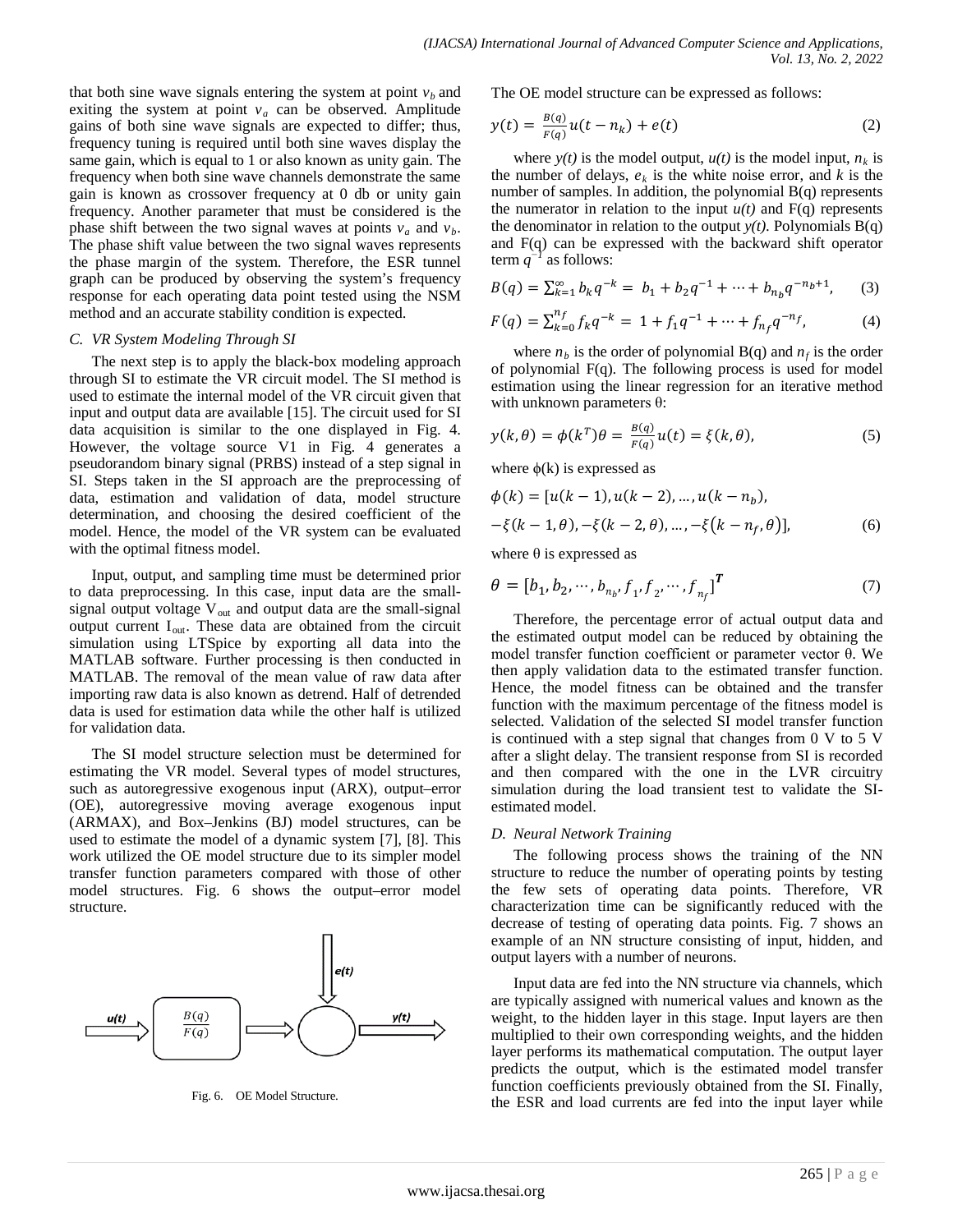transfer function coefficients of the SI model are fed into the output layer. These input selections are chosen due to their correlation with the coefficient of the output transfer function for each operating data point in the ESR tunnel graph.

The trained NN structure was then used to estimate the model transfer function for the remaining untested operating data. The step response was obtained through MATLAB simulation for each operating data point after estimating all transfer function coefficients using the trained NN. Step responses from both manual characterization and MBA (SI-NN) are then compared and validated for their similarity. Finally, an ESR tunnel graph from the MBA-based characterization is produced and then compared with the ESR tunnel graph from the manual characterization in terms of critical ESR values.

#### *E. Performance Validation*

The last stage evaluates the obtained ESR critical values from both manual and MBVS characterization processes and determines the efficiency of the MBVA characterization method compared with the manual process. Mean squared error (MSE), root mean squared error (RMSE), mean absolute error  $(MAE)$ , correlation coefficient  $(R<sup>2</sup>)$ , and efficiency calculation can be expressed as follows:

$$
MSE = \frac{1}{N} \sum_{i=1}^{n} [y(i) - y_p(i)]^2,
$$
\n(8)

$$
RMSE = \sqrt{\frac{1}{N} \sum_{i=1}^{n} [y(i) - y_p(i)]^2},
$$
\n(9)

$$
MAE = \frac{1}{N} \sum_{i=1}^{n} |y(i) - y_p(i)|,
$$
\n(10)

$$
R^{2} = \frac{\sum_{i=1}^{n} [(y(i) - \overline{y}(i)) (y_{p}(i) - \overline{y}_{p}(i))]}{\sqrt{\sum_{i=1}^{n} (y(i) - \overline{y}(i))^{2} \sum_{i=1}^{n} (y_{p}(i) - \overline{y}_{p}(i))^{2}}},
$$
\n(11)

$$
Efficiency = \left[1 - \frac{t_{SI-NN}}{t_{manual}}\right] \times 100\%,\tag{12}
$$

where the term  $y$  is the actual critical ESR value,  $y_p$  is the critical ESR value obtained from the proposed method, *n* is the number of observations, and *i* is the number of load current instants. The output of the proposed method is the SI-NN characterization and validated if MSE, RMSE, and MAE values are close to zero. The efficiency value determines how the time is taken for the proposed method to be conducted compared to the manual characterization method.



Fig. 7. Neural Network Structure.

#### III. RESULTS AND DISCUSSION

#### *A. Manual VR Characterization Results*

This stage phase aims to produce a benchmark for the ESR tunnel graph that depicts stable and unstable regions of operating data points. As mentioned earlier, the ESR value must be higher than 20 m $\Omega$  for an output voltage of 1.2 V to ensure VR stability. The load transient of the LVR circuit is simulated and then the transient response is observed to analyze its corresponding number of oscillations at this operating condition. Fig. 8 shows the transient response obtained from the load transient for an LVR circuit with an output current of 500 mA, ESR value of 20 mΩ, and output voltage of 1.2 V. As shown in Fig. 8, the number of oscillations obtained is three cycles with an undershoot of 31.34 mV.

A voltage drop of 31.34 mV is observed from the first wave of the load transient. Stability analysis is carried out using the noninvasive method under closed-loop conditions after the load transient is obtained from the circuit simulation for each operating data point to provide increasingly accurate and efficient stability measurement through the system's frequency response. Fig. 9 depicts the Bode plot to obtain the phase margin of the system through the frequency domain. Component parameters of the circuit for this noninvasive method are the same as those used to obtain the load transient test circuit.

The phase margin obtained from the noninvasive method was 17.64° at a crossover frequency of 206.28 kHz. This phase margin value indicates the border region of the system stability. Hence, an ESR tunnel graph depicted in Fig. 10 is the product of all operating data points tested using the noninvasive method.



|       | Diff (Cursor2 - Cursor1) |        |                |
|-------|--------------------------|--------|----------------|
| Horz: | 3.6403751µs              | Vert:  | $-31.340212mV$ |
| Freq: | 274.69697KHz             | Slope: | $-8609.06$     |

Fig. 8. Transient Response for an Output Current of 500 mA with an ESR of  $20 \text{ mA}$ .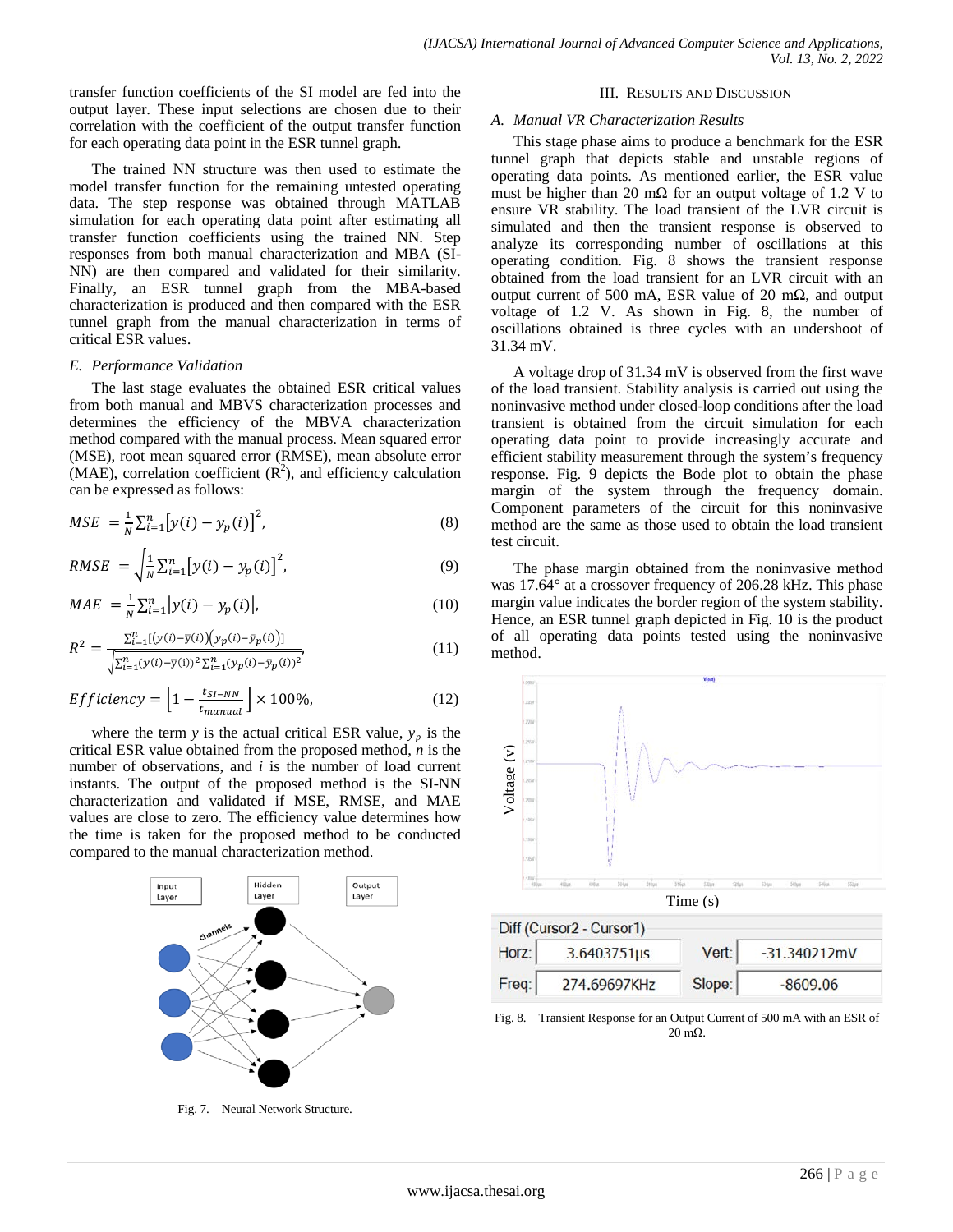

Fig. 9. Phase Margin Results using the Noninvasive Method.



Fig. 10. ESR Tunnel Graph through Manual Characterization.

## *B. SI-NN Characterization Results*

The SI-NN characterization method is approached after the manual benchmark has been obtained. First, the SI method uses the black-box modeling concept to determine the transfer function coefficient that represents the system model. Second, the model selection with the maximum percentage of model fitness is selected to represent the system model. Fig. 11 shows the output model fitness by tuning parameters of poles and zeroes of the OE models. The percentage fitness of different model parameters of OE is presented in Table I.



Fig. 11. Output Models with Fitness Percentage.

TABLE I. FITNESS PERCENTAGE OF DIFFERENT MODELS

| <b>Model</b> | <b>Fitness Percentage</b> (%) |
|--------------|-------------------------------|
| <b>OE220</b> | 84.86                         |
| <b>OE320</b> | 93.85                         |
| <b>OE330</b> | 94.25                         |
| <b>OE440</b> | 95.46                         |

The model fitness percentage with the minimum number of parameters is chosen due to its simplicity. Thus, the OE320 model is selected. The output yields a transfer function coefficient for  $B(q)$  and  $F(q)$  parameters on the basis of this model (Fig. 12). Finally, the transfer function coefficient is tabulated and used for NN training and the dataset reduction phase.

| $oe320 =$                                                     |  |
|---------------------------------------------------------------|--|
| Discrete-time OE model: $y(t) = [B(z)/F(z)]u(t) + e(t)$       |  |
| $B(z) = -0.09031 + 0.1189 z^2 - 1 - 0.02923 z^2 - 2$          |  |
| $F(z) = 1 - 1.601 z^{\text{-}} - 1 + 0.7026 z^{\text{-}} - 2$ |  |



All individual coefficients are applied to the output of the NN structure after the transfer function coefficient obtained from all operating data points is characterized and tabulated through SI to validate the output model. All individual transfer function coefficients are combined and fed into the output layer of the NN structure. Therefore, the value of the NN output layer is 5. Finally, as mentioned earlier, the ESR and output current are fed to the input layer of the NN. Thus, the input layer is 2, and the hidden layer varies from 10 to 50 with an increment of 10. Fig. 13 shows the network architecture of an NN structure trained for the selected estimated model.



Fig. 13. NN Structure.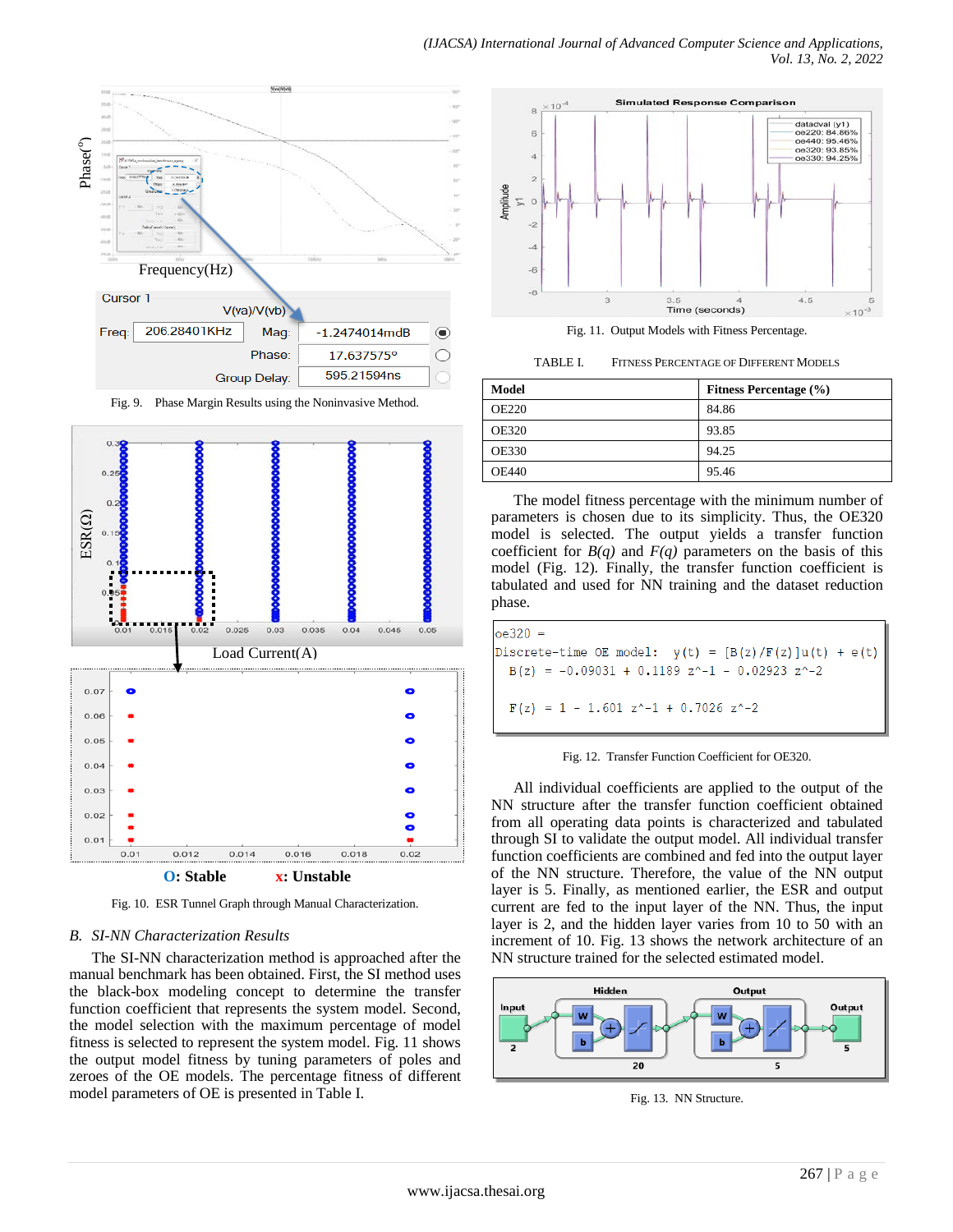

Fig. 14. Regression Plot.

The dataset used for training into the NN varies by reducing the percentage of the total dataset from the SI beginning with 93.7%, 87.5%, 81.25%, 75%, and 68.75%. For each of the reduced percentage dataset reductions, a different number of hidden layers, as mentioned earlier, is assigned to train the neural network structure starting. Bayesian regularization (BR) is then used as the training algorithm. Fig. 14 illustrates the regression plot of the output data obtained. The value of  $\mathbb{R}^2$  indicates the correlation between measured and target outputs. A value approaching 1 indicates a close and precise relationship.

#### *C. ESR Tunnel Graph using SI-NN*

The ESR tunnel graph benchmark from manual characterization is then compared with the ESR tunnel graph obtained using the SI-NN characterization, with the phase margin as the targeted output. Fig. 15 shows the ESR tunnel graph obtained from the SI-NN approach.

#### *D. Performance Metrics*

Performance metric parameters in Tables II and III were observed for a different number of dataset reductions and a fixed hidden layer size of 20 and 10, respectively, to validate the results of the SI-NN characterization method further.

The calculated metrics showed that at 20 number of trained data, for hidden layer size of 20, yields the most negligible MSE value of  $5x10^{-6}$  that showed a high critical ESR value prediction.



Fig. 15. ESR Tunnel Graph using the SI-NN Approach.

TABLE II. PERFORMANCE METRICS FOR DIFFERENT NUMBERS OF REDUCED TRAINED DATA AT A HIDDEN LAYER SIZE OF 20

| No. of          | <b>Performance Metrics</b> |                       |                    |                |
|-----------------|----------------------------|-----------------------|--------------------|----------------|
| trained<br>data | <b>MSE</b>                 | <b>RMSE</b>           | <b>MAE</b>         | $\mathbb{R}^2$ |
| 10              | $5 \times 10^{-5}$         | $7.07\times10^{-3}$   | $2 \times 10^{-3}$ | 0.987          |
| 20              | $5 \times 10^{-6}$         | $2.24 \times 10^{-3}$ | $1 \times 10^{-3}$ | 0.999          |
| 30              | $4.5 \times 10^{-5}$       | $6.71 \times 10^{-3}$ | $3 \times 10^{-3}$ | 0.999          |
| 40              | $5 \times 10^{-6}$         | $2.24 \times 10^{-3}$ | $1 \times 10^{-3}$ | 0.999          |
| 50              | $5 \times 10^{-6}$         | $2.24 \times 10^{-3}$ | $1 \times 10^{-3}$ | 0.999          |

TABLE III. PERFORMANCE METRICS FOR DIFFERENT NUMBERS OF REDUCED TRAINED DATA AT A HIDDEN LAYER SIZE OF 10

| No. of          | <b>Performance Metrics</b> |                       |                      |       |
|-----------------|----------------------------|-----------------------|----------------------|-------|
| trained<br>data | <b>MSE</b>                 | <b>RMSE</b>           | <b>MAE</b>           | $R^2$ |
| 10              | $6.85\times10^{-4}$        | $2.62\times10^{-2}$   | $1.5 \times 10^{-2}$ | 0.99  |
| 20              | $2.5 \times 10^{-4}$       | $5 \times 10^{-3}$    | $3 \times 10^{-3}$   | 0.91  |
| 30              | $5 \times 10^{-6}$         | $2.24 \times 10^{-3}$ | $1 \times 10^{-3}$   | 0.99  |
| 40              | $5 \times 10^{-6}$         | $2.24 \times 10^{-3}$ | $1 \times 10^{-3}$   | 0.99  |
| 50              | $5 \times 10^{-6}$         | $2.24 \times 10^{-3}$ | $1 \times 10^{-3}$   | 0.99  |

#### IV. CONCLUSION

The proposed method can generally reduce the amount of time taken to characterize the failure region of the voltage regulator, and estimate critical ESR values that accurately distinguish stable and unstable regions of the voltage regulator system. The proposed method can estimate the internal model of VR through the SI method. Furthermore, the VR output voltage stability can be determined via a noninvasive stability measurement approach without breaking the internal control loop inside the VR circuit.

#### ACKNOWLEDGMENT

The authors acknowledge the financial support received from the Ministry of Higher Education Malaysia through research grant no. FRGS/1/2019/TK04/UKM/03/1.

#### **REFERENCES**

- [1] M. H. Jahanbakhshi & M. Etezadinejad. 2019. Modeling and current balancing of interleaved buck converter using single current sensor. 27<sup>th</sup> *Iranian Conference on Electrical Engineering (ICEE2019)*, pp. 662-667.
- [2] O. Garcia, P. Zumel, A. de Castro, P. Alou & J. Cobos. A. 2008. Current self-balance mechanism in multiphase buck converter. *2008 IEEE Power Electronics Specialists Conference, 2008*, pp. 624-628.
- [3] I. Kovacs, M. Topa, M. Ene, A. Buzo & G. Pelz. 2020. A metamodelbased adaptive sampling approach for efficient failure region characterization of integrated circuits. *2020 XXXV Conference on Design of Circuits and Integrated Systems (DCIS)*, pp. 1-5.
- [4] M. H. M. Zaman, M. M. Mustafa, M. A. Hannan & A. Hussain. 2018. Neural network based prediction of stable equivalent series resistance in voltage regulator characterization. *Bulletin of Electrical Engineering and Informatics*, vol.7, no.1, pp. 134-142.
- [5] N. Sedaghati, H. Martinez-Garcia & J. Cosp-Vilella. 2016. On modeling of linear assisted DC-DC voltage regulators. *2016 Conference on Design of Circuits and Integrated Systems (DCIS)*, pp. 1-4.
- [6] X. Ming, H. Liang, Z. W. Zhang, Y. L. Xin, Y. Qin & Z. Wang. A High Efficiency and Fast-Transient Low-Dropout Regulator With Adaptive Pole Tracking Frequency Compensation Technique. *IEEE Transactions on Power Electronics,* vol.35, no.11, pp. 12401-12415, 2020.